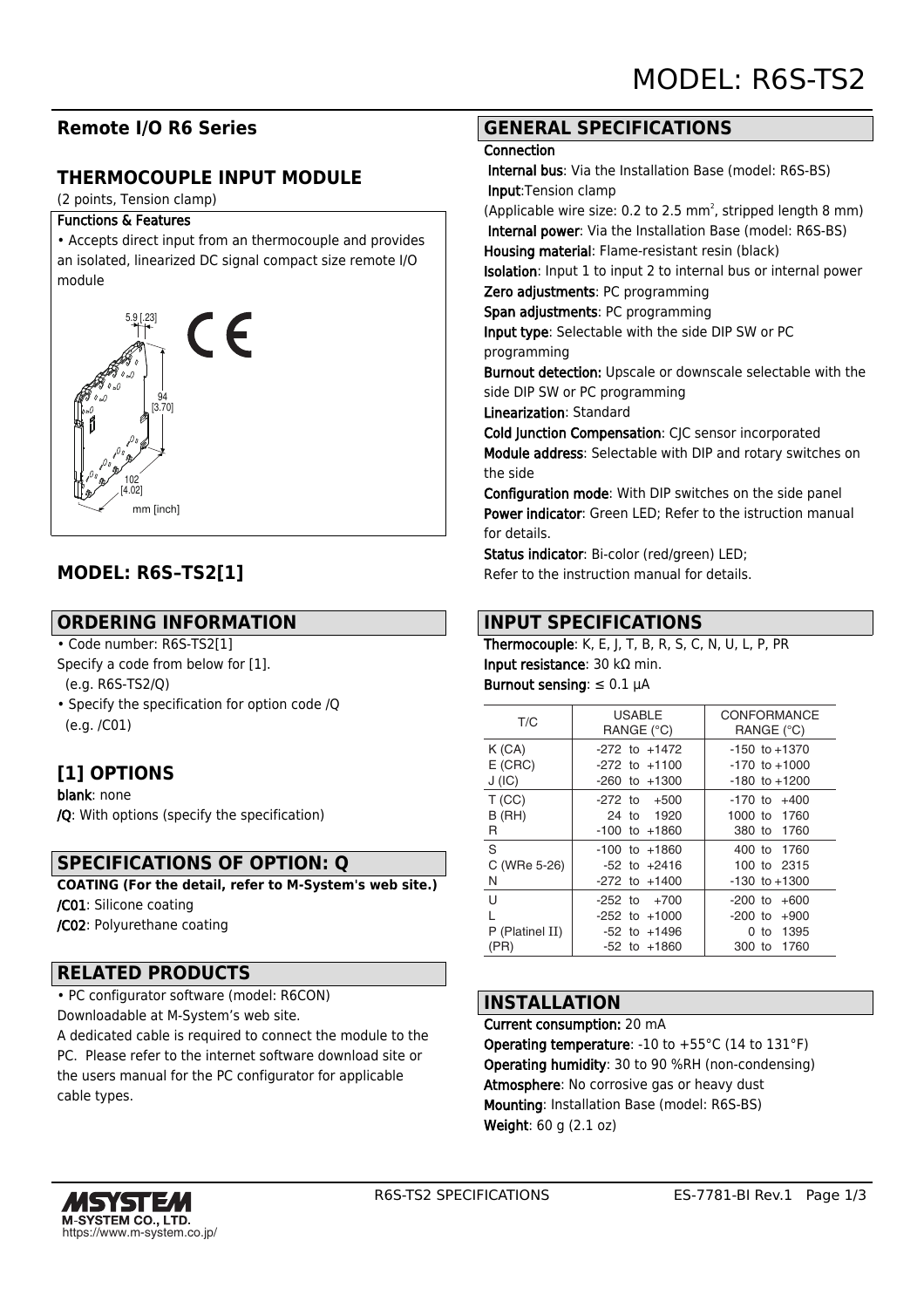### **PERFORMANCE**

Conversion accuracy:  $\pm 1^{\circ}$ C ( $\pm 1.8^{\circ}$ F) except  $\pm 2^{\circ}$ C ( $\pm 3.6^{\circ}$ F) for B, R, S, C, PR Conversion rate: 250 msec. / 500 msec.(PC programmable. Factory set to 500 msec.) Converted data range: • Engineering unit value ( $°C$ , K)  $\times$  10 (integer) • Engineering unit value (°F) Data allocation: 2 Cold junction compensation error: ±3°C at 25 ±10°C  $\pm$ 5.4°F at 77  $\pm$ 18°F **Temp. coefficient**:  $\pm 0.01$  %/°C ( $\pm 0.006$  %/°F) of max. span **Response time:** Conversion rate  $\times$  2 + 50 msec. or less Line voltage effect:  $\pm 0.1$  % over voltage range Insulation resistance:  $\geq 100$  M $\Omega$  with 500 V DC Dielectric strength: 1500 V AC @ 1 minute (input 1 to input 2 to internal bus or internal power to ground)

## **STANDARDS & APPROVALS**

### EU conformity:

EMC Directive EMI EN 61000-6-4 EMS EN 61000-6-2 RoHS Directive

### **EXTERNAL VIEW**



Refer to the instruction manual for setting procedures.